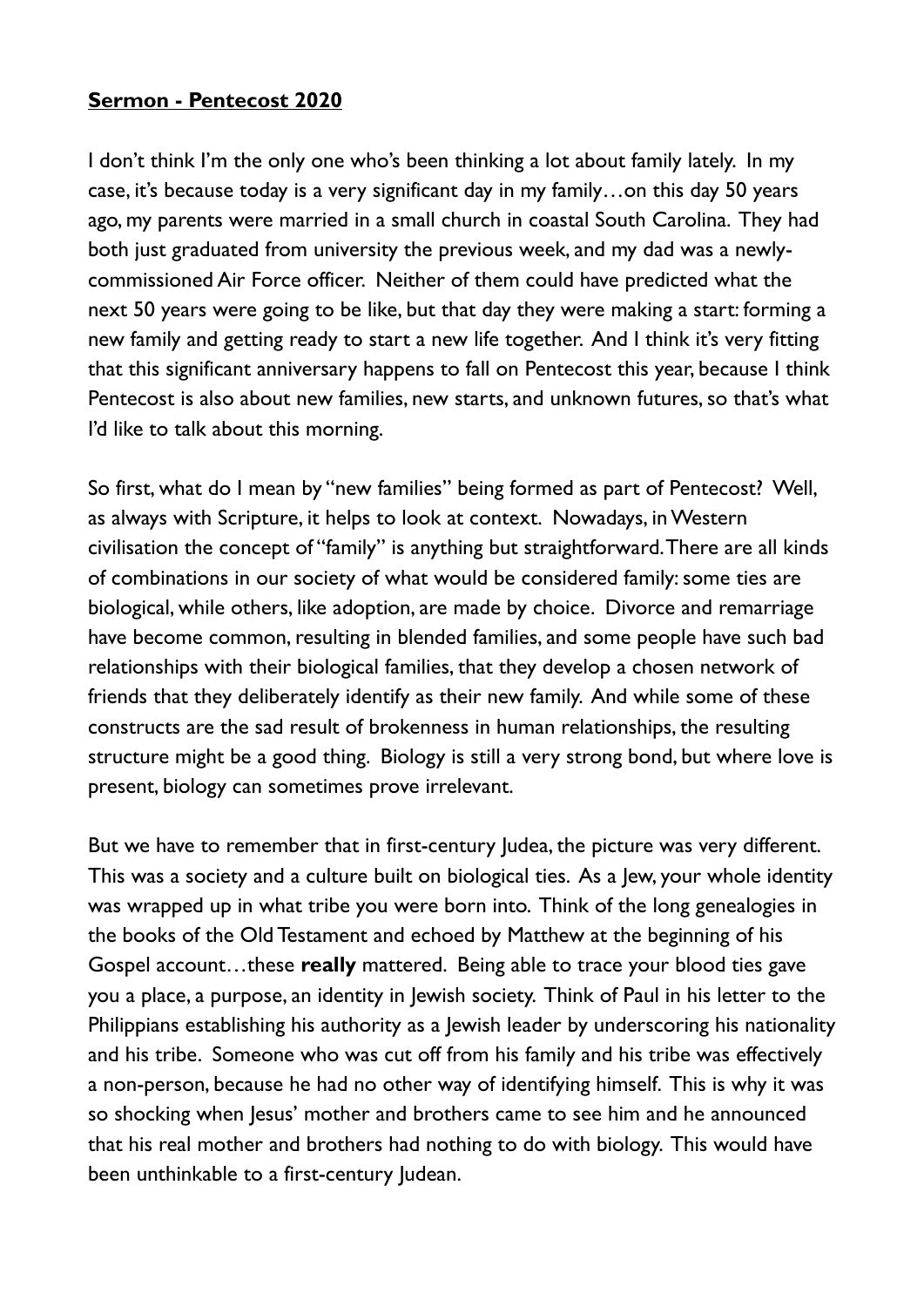But, of course, what Jesus was doing was hinting at what was to come, when God would introduce a whole new type of relationship with humanity which had nothing to do with what family one is born into. He does this on a couple of other occasions, too. Think of his first miracle in the wedding at Cana: his mother Mary asks him to do something about the wine running out, and he addresses her in that odd way, calling her "Woman". In the Greek, it's γυναε (gunae), and it's how one would address a stranger, someone who is no relation to you. Now this is from John's Gospel account, and John is very keen to emphasise Jesus' identity as the Son of God, so he has Jesus starting out his public ministry by breaking an identity based solely on biological relationship. Mary has no particularly special claim to a relationship with him any more simply because she is his mother. But Jesus does this one other time with Mary, when he is dying on the cross and he sees Mary standing with John. Once more he addresses her as γυναε, woman, before telling her that from then on John would be her son and she would be John's mother. It signalled a new kind of family, a family of faith rather than biology.

So why is this important at Pentecost? Well, after Jesus' resurrection and ascension, it was clear that something new had started. But it wasn't immediately clear to the disciples where they were to go from there. It wasn't as if they had a pre-packaged religion all set up, complete with a "Welcome to the Church of England" brochure and a copy of Common Worship ready to go. They only knew that Jesus told them to stay in Jerusalem and wait for the coming of the Holy Spirit. But how was that going to happen? And how would they know when it arrived? And what exactly **is** the Holy Spirit? Their whole world had been turned upside-down and none of the old familiar structures of society and family and religion seemed to fit quite rightly anymore, but how was this new "Jesus movement" supposed to operate and what would drive it? But, of course, we know that all changed very dramatically on the day of Pentecost. Suddenly, the Holy Spirit arrived and suddenly the disciples were full of a power they'd never experienced before. They knew exactly what to do to witness to the Gospel, they knew exactly how to communicate their message…even in languages they didn't know! There was no mistaking for the disciples that it was the Holy Spirit that would drive this new movement and give them purpose and direction.

And it can still happen that way now. I have heard accounts I believe of dramatic encounters and sudden and unmistakable signs of the Spirit acting in someone's life. But the Holy Spirit isn't just a magician who appears on the stage of life in a puff of